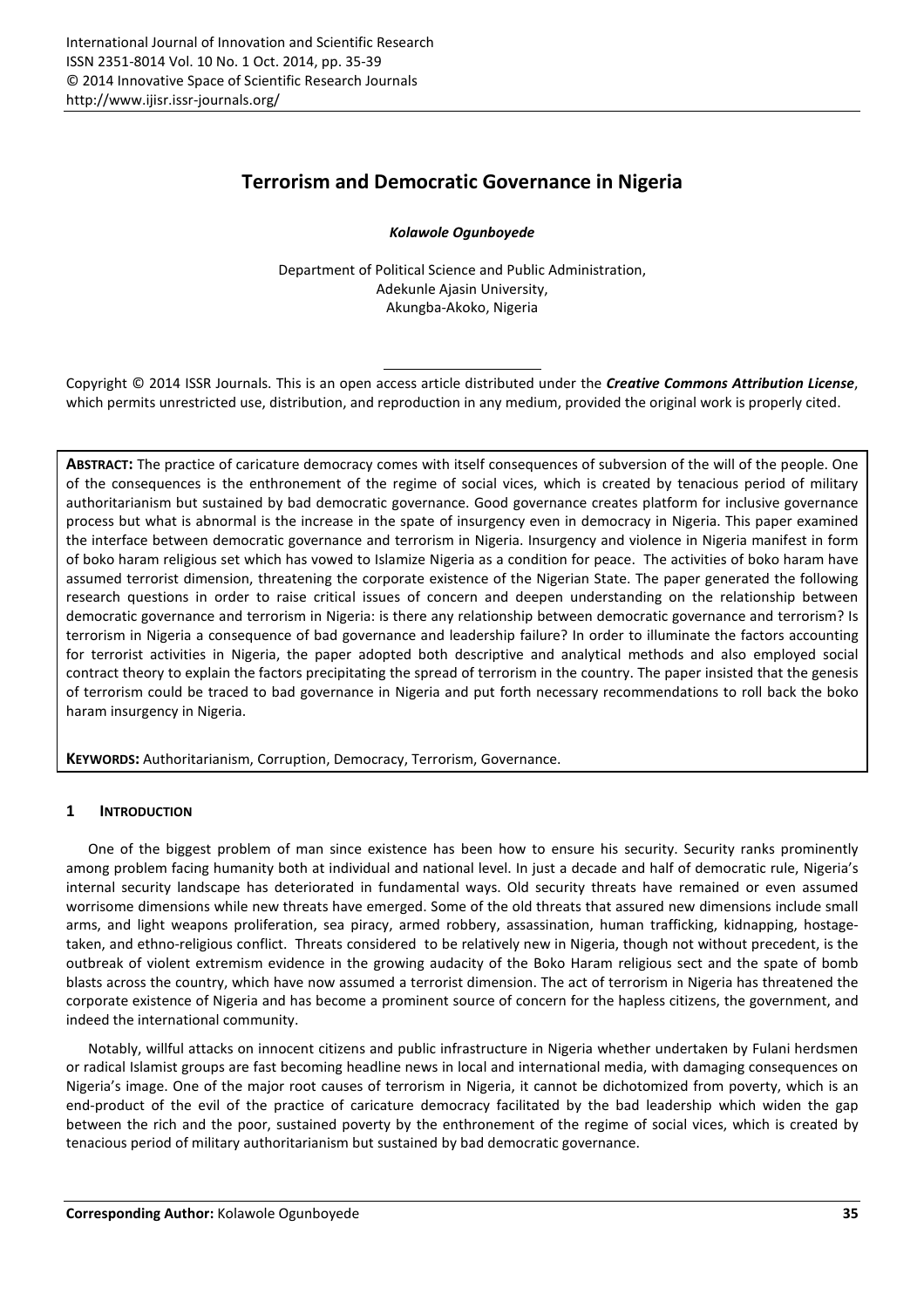The obnoxious policies of government that only protected the interest of the few elites and excluded the masses set the stage for terrorist violence in Nigeria. The Boko Haram followers, who were frustrated by bad governance, destroyed the institutions of government they believed were the cause of their plight. Where democracy is manipulated, governance is denied. It is the misery of democracy in Nigeria that promotes bad governance that has attracted the attention of this research work. However, all these ask questions: what is the relationship between governance and terrorism in Nigeria? Is terrorism in Nigeria a consequence of bad governance? It is expedient for the concepts to be thoroughly discussed.

# **2 CONCEPTUALIZING 'TERRORISM'**

From the literature, the word "terrorism" was first used in France during the rule of terror days is known as state terrorism. This connotes bloody, repression by government agents directed primarily at the non-arm bearing masses. Essentially, the most pervasive feature of state terrorism is that, people are detained arbitrarily and usually have no right to judicial process and protection. Other attributes of state terrorism include summary trials and extra-judicial killings, beatings, torture, and death squads by shooting at sight. Circumstantially, it had many causes which range from intimidation, injustice of lack of fair hearing, emasculation of the opposition, forced democratization, ethic distrust, economic exploitation and poverty, clash of civilization , cultural and religions variations, bad governance or dictatorship, political oppression, ethic discrimination and marginalization of minority tribes by the major ethnic led governments, religious persecution: cultural dominations, anarchism, war and sadism among others. Essentially, most governments are often to be held accountable for terrorist attacks against their nationals.

Terrorism includes different kinds of activities ranging from assassination, murder, kidnapping, hostage taking, hijacking, shoot-outs with police, sabotage or vandalism, arson, bio—chemical attacks, pollution, threat or hoax, extortion, armed attack, theft, bombing, ambushing or barricade and arms struggles.

Terrorism has been described variously as both a tactic and strategy; a crime and a holy duty; a justified reaction to oppression and an inexcusable abomination. Obviously, a lot depends on whose point of view is being represented. This is the reason why it has been said that one man's terrorist is another man's freedom fighter."

Terrorism has often been an effective tactic for the weaker side in a conflict. As an asymmetric form of conflict, it confers coercive power with many of the advantages of military force a fraction of the cost. It is violence that is consciously carried out by the perpetrators(s) primarily in order to influence the attitudes and behavior of a wider target audience (or multiple target audience).

Wilkinson (2006:328) suggests that terrorism can be distinguished from other forms of violence in the following ways:

- It is premeditated and designs to create a climate of extreme fear.
- It is directed at a wider target than the immediate victims
- It is considered by the society in which it occurs as 'extra-normal', that is, it violates the norms regulating disputes, protest dissent.
- It is used primarily, through not-exclusively to influence the political behavior of governments, communities or specific social groups.

Wilkinson further provides typologies of terrorist movements or groups: ethno-nationalist groups, that is, those identified by ethnicity and political motivation; ideological terrorist groups this includes terrorist groups that want to create a state based on (e.g. A communist state); the other categories are the religions-political groups – such as the Boko Haram sect in the Northern part of Nigeria which aims to create an Islamic republic.

The United States Department of Defense defines terrorism as "the calculated use of unlawful violence or threat of violence to inculcate fear; intended to coerce or to intimidate governments or societies in the pursuit of goals that are generally political, religions, or ideological. The FBI uses this: "Terrorism is the unlawful use of force and violence against persons or property to intimidate or coerce a government, the civilian population or any segment therefore, in furtherance of political or social objectives." The U.S Department of State defines "Terrorism" as "premeditated politically-motivated violence perpetrated against non-combatant targets by sub-national groups or clandestine agents, usually intended to influence an audience.

# **3 CONCEPTUALIZING "DEMOCRACY"**

Democracy varies in different place and historical periods. The current position is that democracy like human right should go beyond voting, it should encompass the right to make economic decisions in government chosen by the citizens. However,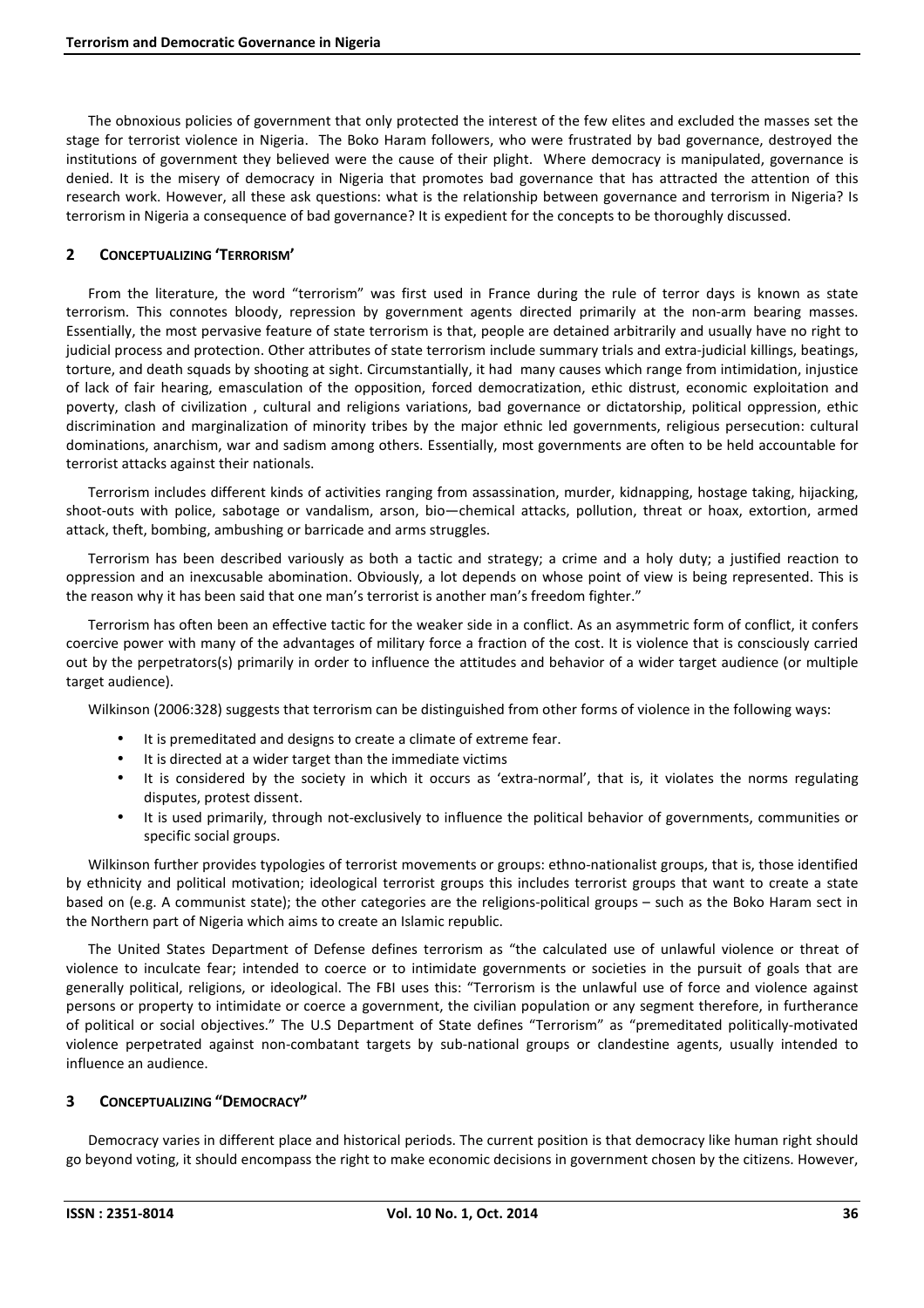many associate democracy at first thought with one true United states president, Abraham Lincoln (1861-1865) when during the Gettysburg address, which was made to mourn those who have fallen during the great battle of Gettysburg, gave a speech which was been considered as one of the most eloquent statement of the democratic fight ever made. He coined, "Democracy as the government of the people by the people and for the people".

Schumpeter (1967) defines democracy as "institutional arrangement for arriving at political decisions in which individuals acquire the power to decide by means of competitive struggle for people's votes" (Schumpeter 1967) cited in Abdulhamed (2004). The concept here means it is an egalitarian form of government in which all the citizens of a nation together determine public policies, the law and the actions of their state, requiring that all citizens have an equal opportunity to express their opinions.

Also, Edwards, Watterberg and Lineberry (1996) define democracy as "means of selecting policy makers and organizing government so that policy represent and respond to citizen's preferences". Thus democracy can be seen as the system of governance under which people exercise their governing power directly or indirectly through their representative periodically elected by themselves. Indeed, a democratic government is invariably a government that is founded on the principle of the rule of law, accountability and transparency devoid of arbitrariness, highhandedness and dictatorship. From the above, it is obvious that for any government to be called democratic, its origin must be based on the consent of the and the people in this case refers to the people over which a government exercises authority.

#### **4 THEORETICAL FRAMEWORK**

In this research work, social contract (Lockean perspective) as an approach would be employed for the analysis of terrorism and democratic governance in Nigeria. Social contract theorists advance the view that the state or, more precisely, civil society is the product of contract, a covenant, an agreement, or a compact. Some philosophers have argued that the sovereign's power should be unlimited, because the state originates in a so-called social contract, whereby individuals accept a common superior power to protect themselves from their own brutish and nasty instincts and to make possible the satisfaction of certain human desires. In contrary, it is also argued that sovereignty resides with the people for whom governments are trustee and that such government can legitimately be overthrown if they fail to discharge their function to the people. Therefore, the philosophical underpinnings behind social control theory are the origin and legitimacy of the government, the law and how, the reason as why to obey the law and how people punish the government in case they fail to keep to the part of their agreement.

The philosophical ideas of the social contact are dated back to Hugo Grotius (1583-1645), Thomas Hobbes (1588-1679), John Locke (1632-1704), Jean Jacques Rousseau (1712-1788) and more recently, John Rawls who wrote in the second half of the  $20<sup>th</sup>$  century.

John Locke accepted much of Hobbes social contract theory but argued that sovereignty resided with the people for whom governments were trustees and that such government could be legitimately overthrown if they failed to discharge their functions to the people. He attempted to erect effective safeguards against violations of natural law by the government. Locke said that the sovereigns did not take all rights; the principal right remained with the people's will. This will remains with the people. The state was supreme, not only if it was bound by civil and natural law.

Locke believed in the governed as the basis of sovereign and that the state as the guarantor of individual liberty. To Locke, under social contract theory, power was surrendered not to the sovereign but to the community. Locke said "there and there only was a political society when everyone in the society has quitted his natural power resigned it up into the hands of the community". John Locke used the phrase "there and there only" to emphasis the importance of the will of the people informing a political society. Thus, every member of the community surrendered his natural power with free will explicity or implicity and resigned it into the hands of the community in exchange for the discharge of functions to the people, hence a political society becomes with power to preserve property and punish offenders. However, the power cannot be more than that the people had in a state of nature before they entered into a society and gave it to the community for nobody can give more than he has. The term community as used by John Locke signifies the government of the people by the people, for the people, thus community rights should prevail over individual rights and the rights are surrendered into community because the sovereign is the people and only comes from the people

The essence of the social contract is that without organized government, we would live in a state of nature, where we would each have unlimited natural freedoms. The inherent problem with this totally autonomous state is that it include the right to do whatever one wants to do, and thus, grant the freedom to harm all, or any who thereafter one's self preservation. To avoid such an unacceptable state of affairs; we unanimously agree to enter a social contract to acquire civil rights for accepting the obligation to honour the rights of others; giving up some freedoms in the process. The authority or body we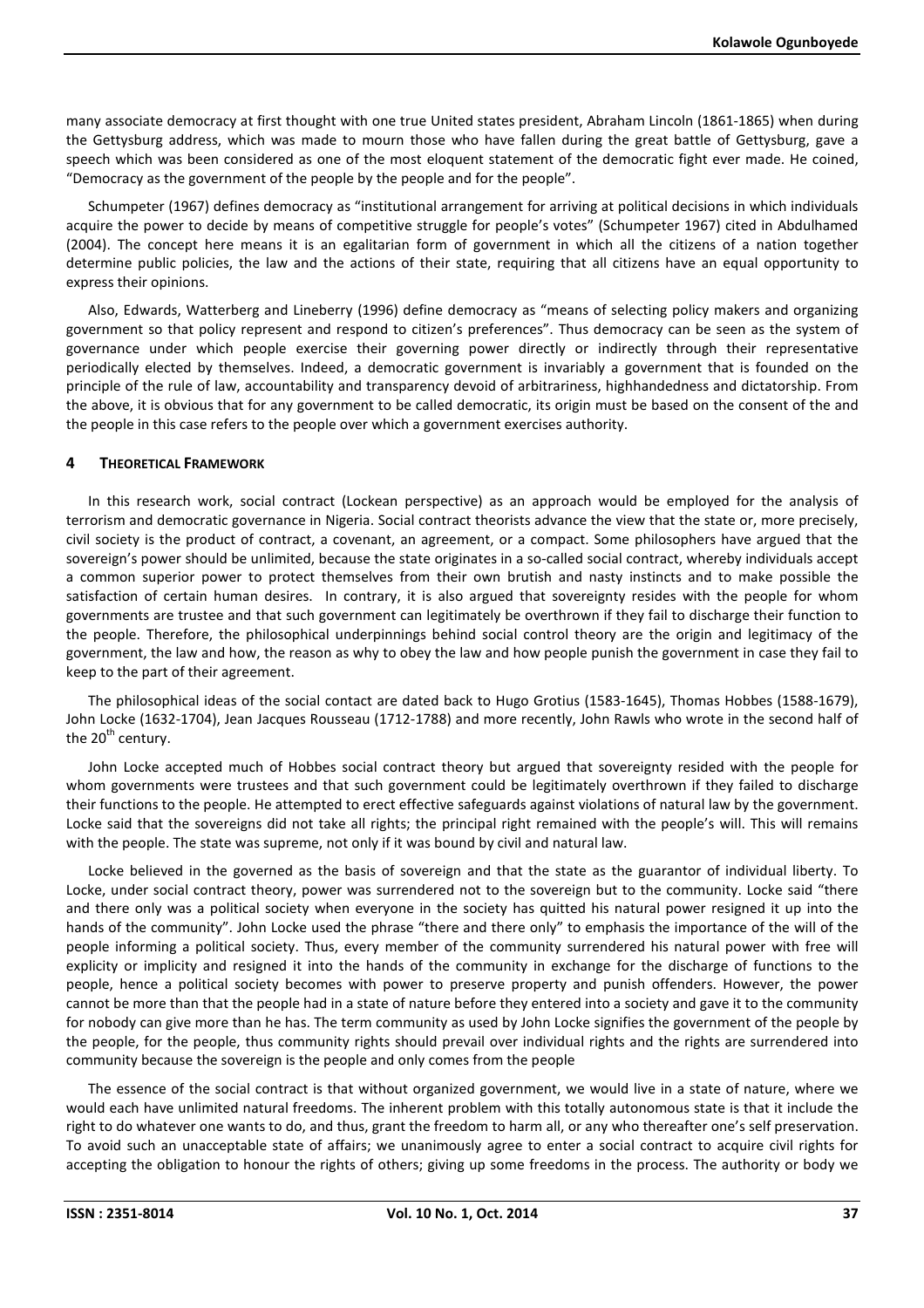create to represent our joint interest, and to whom we delegate our powers, is the government or the state. Thus, the state is an agent while the people are the principal. The rules and provisions of this scared, profound and noble contract are enshrined in a document known as the constitution.

From the above, the emergence and chief end of the state is to ensure "good life" for a generality of members of the society. Unfortunately, the Nigerian state, in concrete terms, is in most cases an instrument in the hands of a privilege few that perpetually dominates, exploits and subjugates the dominated majority of the citizenry. The state, thus serves the interest of a particular vested class structure rather than the generality of the masses. This few dominant class are the bourgeoisie and political class etc. government inability to provide basic amenities, employment etc has characterizes the Nigerian state as a mark of failure on the part of government to honour her par of agreement in the social contract has brought about terrorism and insecurity in diverse forms, as different groups in bid to overthrown the state engaged in armed conflict at various levels and regions. The state therefore can be said to be in capable and hence incapacitated in ensuring "good life" for its citizens as the chief end of the state.

The Nigerian state experiment is not an exception to the social contract theory. The Nigerian government is an agent of the Nigerian people. The people constitute the principal. The Nigerian government is answerable to the Nigerian masses. Under the social contract theory, the government must be able to protect the citizens, as this is a basis for the formation of a contract. Nigeria is now in a state of war of all. Against all. There is hardly a day that armed robbery, kidnapping and bombing activities does not take place in Nigeria. Evidently, the Nigerian state has breached its obligation under its social contract with the people/ the Nigerian government is obligated under the Nigerian constitution to protect the lives and properties of Nigerians. The inability of the Nigerian government to honuor that obligation is a fundamental and material breach of its responsibility to the people. Extreme political corruption has since become the order of the day in Nigeria. Elections are known to be selections, which are brazenly conducted, in a provocative and rude violation of the governments' social contract with the Nigerian people.

## **5 TERRORISM IN NIGERIA: A CONSEQUENCE OF ABSENCE OF GOOD GOVERNANCE**

The contemporary terrorism in Nigeria is a product of prolonged failure of the Nigerian state to show characteristics or fulfill the purposes accepted a normal or beneficial to the totality of her citizens. There is wide gap between promises and performance by the ruling class. Economic deprivation, marginalization, frustration, and desperation experienced by the greater population of Nigerians (the byproducts of bad governance) are the underlying cause of terrorism in contemporary Nigeria. To describe governance as a good one and to determine whether it is a bad one requires the understanding of the essence of the state which are not embedded in the constitution but also a function of the religious ideas and the nature of current problems confronting the state. Section 14(1) of the 1999 constitution of the Federal Republic of Nigeria states that "the Federal Republic of Nigeria shall be a state based on the principles of democracy and social justice". This is further strengthened in section 16(1) a, b, c and d, that the State shall, within the context of the ideals and objectives for which provisions are made in this constitution harness the resources of the nation and promote national prosperity and an efficient, dynamic and self-reliant economy; control the national economy in such manner as to secure the maximum welfare, freedom and happiness of every citizen on the basis of social justice and equality of status and opportunity without prejudices to its right to operate or participate in areas of the economy, other than the major sectors of the economy.

Section 16(2) states that "The State shall direct its policy towards the promotion of a planned and balanced economic development; that the material resources of the nation are harnessed and distributed as best as possible to serve the common good; that the economic system is not operated in such a manner as to permit the concentration of wealth or the means of production and exchange in the hands of few individuals or of a group; and that suitable and adequate shelter, suitable and adequate food, reasonable national minimum living wage. Old age care and pensions, and unemployment, sick benefits and welfare of the disable are provided for all citizens.

If any section of the population is in fact excluded from participating in the life of the community, even at a minimal level, then that is a contradiction to the concept of the common good (Eboh, 2003). Governance can be defined as the process that is employed to achieve the noble end of the state. Thus, governance simply implies the art of governing a people within a given territory or a state. Governance is the process and mechanisms of allocating the values without jeopardizing the principle of equity, justice and fairness.

However, the above ingredients of good governance as embedded in the 1999 constitution are missing. Therefore, contemporary terrorism in Nigeria is a latent function of prolonged failure of the Nigerian state to deliver purposeful good governance. When leaders steal all the money allocated for building schools, hospitals, industries etc, the greater percentage of the citizenry especially the youths are deprived good education, employment and good health. These youths are therefore